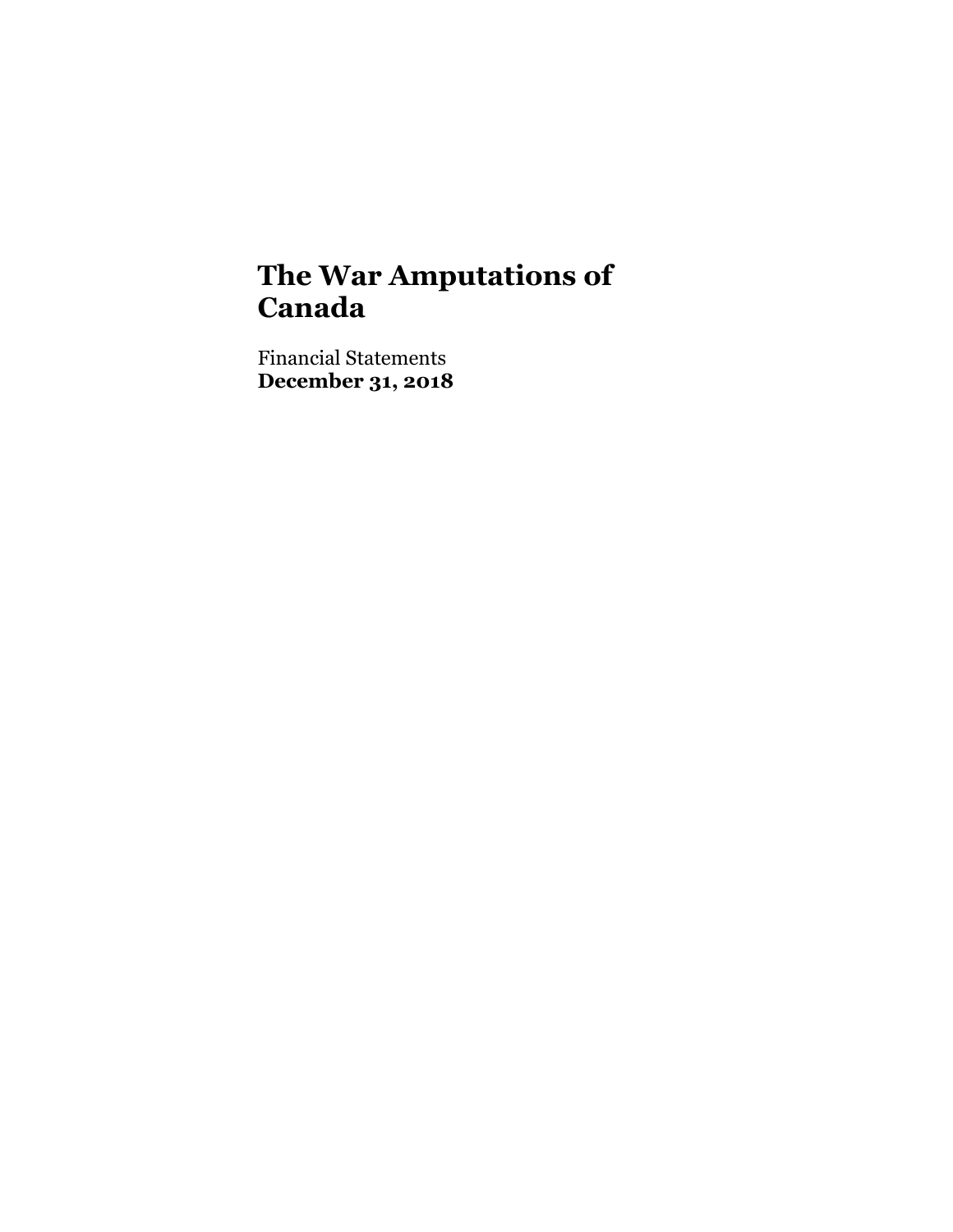

# *Independent auditor's report*

To the Members of The War Amputations of Canada

### *Our qualified opinion*

In our opinion, except for the possible effects of the matter described in the *Basis for qualified opinion* section of our report, the accompanying financial statements present fairly, in all material respects, the financial position of The War Amputations of Canada (the Association) as at December 31, 2018 and the results of its operations and its cash flows for the year then ended in accordance with Canadian accounting standards for not-for-profit organizations.

#### **What we have audited**

The Association's financial statements comprise:

- the statement of net assets as at December 31, 2018;
- the statement of changes in net assets for the year then ended;
- the statement of revenue and expense for the year then ended;
- the statement of cash flows for the year then ended; and
- the notes to the financial statements, which include a summary of significant accounting policies.

## *Basis for qualified opinion*

In common with many not-for-profit organizations, the Association derives revenue from donations from its Key Tag Service Division and other sources, the completeness of which is not susceptible to satisfactory audit verification. Accordingly, verification of these revenues was limited to the amounts recorded in the records of the Association. Therefore, we were not able to determine whether any adjustments might be necessary to revenue, net revenue for the year and cash flows from operating activities for the years ended December 31, 2018 and 2017, current assets as at December 31, 2018 and 2017 and net assets as at the beginning and the end of the years ended December 31, 2018 and 2017. Our audit opinion on the financial statements for the year ended December 31, 2017 was modified accordingly because of the possible effects of this limitation in scope.

We conducted our audit in accordance with Canadian generally accepted auditing standards. Our responsibilities under those standards are further described in the *Auditor's responsibilities for the audit of the financial statements* section of our report.

We believe that the audit evidence we have obtained is sufficient and appropriate to provide a basis for our qualified opinion.

*PricewaterhouseCoopers LLP 99 Bank Street, Suite 710, Ottawa, Ontario, Canada K1P 1E4 T: +1 613 237 3702, F: +1 613 237 3963*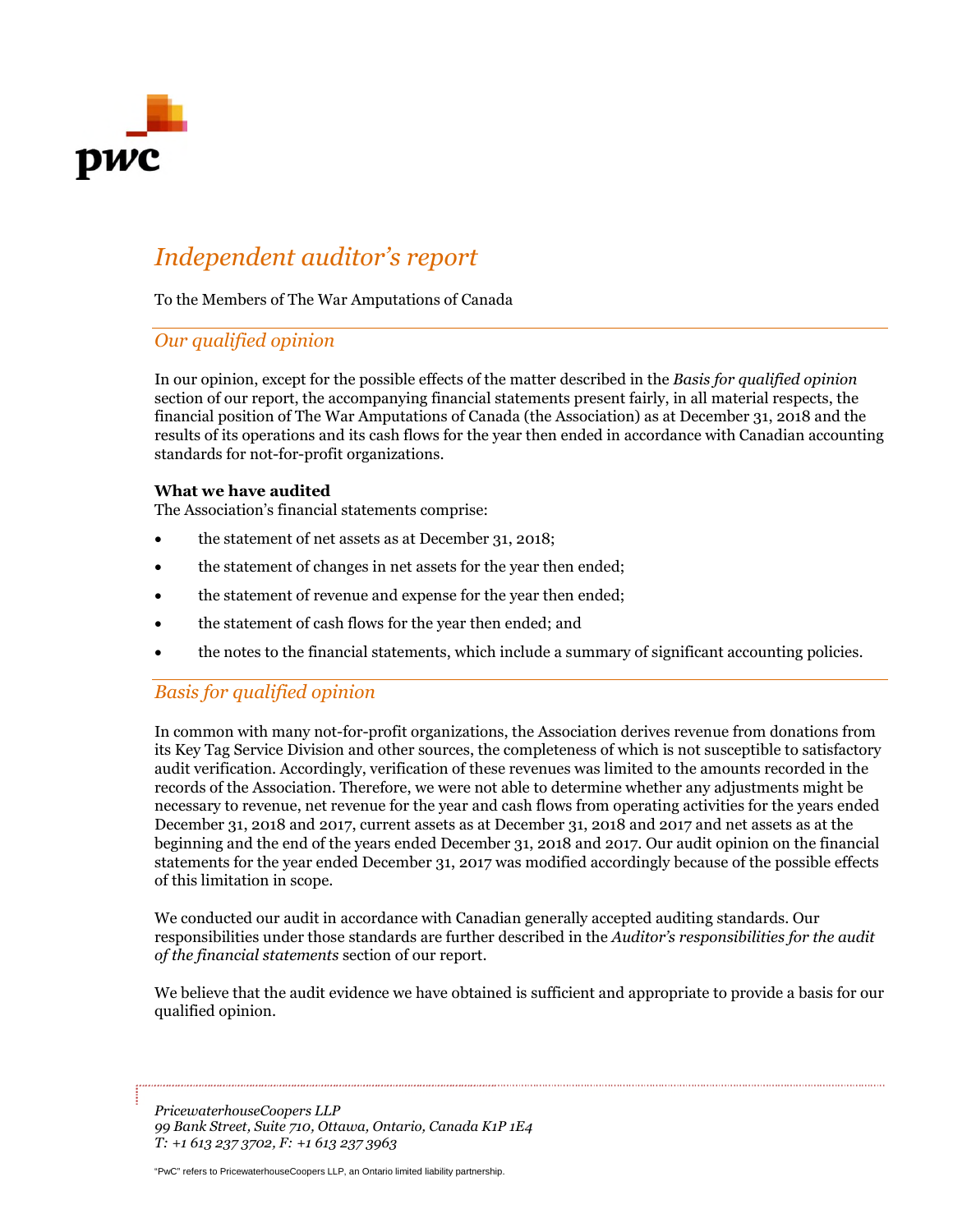

#### **Independence**

We are independent of the Association in accordance with the ethical requirements that are relevant to our audit of the financial statements in Canada. We have fulfilled our other ethical responsibilities in accordance with these requirements.

### *Responsibilities of management and those charged with governance for the financial statements*

Management is responsible for the preparation and fair presentation of the financial statements in accordance with Canadian accounting standards for not-for-profit organizations, and for such internal control as management determines is necessary to enable the preparation of financial statements that are free from material misstatement, whether due to fraud or error.

In preparing the financial statements, management is responsible for assessing the Association's ability to continue as a going concern, disclosing, as applicable, matters related to going concern and using the going concern basis of accounting unless management either intends to liquidate the Association or to cease operations, or has no realistic alternative but to do so.

Those charged with governance are responsible for overseeing the Association's financial reporting process.

### *Auditor's responsibilities for the audit of the financial statements*

Our objectives are to obtain reasonable assurance about whether the financial statements as a whole are free from material misstatement, whether due to fraud or error, and to issue an auditor's report that includes our opinion. Reasonable assurance is a high level of assurance, but is not a guarantee that an audit conducted in accordance with Canadian generally accepted auditing standards will always detect a material misstatement when it exists. Misstatements can arise from fraud or error and are considered material if, individually or in the aggregate, they could reasonably be expected to influence the economic decisions of users taken on the basis of these financial statements.

As part of an audit in accordance with Canadian generally accepted auditing standards, we exercise professional judgment and maintain professional skepticism throughout the audit. We also:

- Identify and assess the risks of material misstatement of the financial statements, whether due to fraud or error, design and perform audit procedures responsive to those risks, and obtain audit evidence that is sufficient and appropriate to provide a basis for our opinion. The risk of not detecting a material misstatement resulting from fraud is higher than for one resulting from error, as fraud may involve collusion, forgery, intentional omissions, misrepresentations, or the override of internal control.
- Obtain an understanding of internal control relevant to the audit in order to design audit procedures that are appropriate in the circumstances, but not for the purpose of expressing an opinion on the effectiveness of the Association's internal control.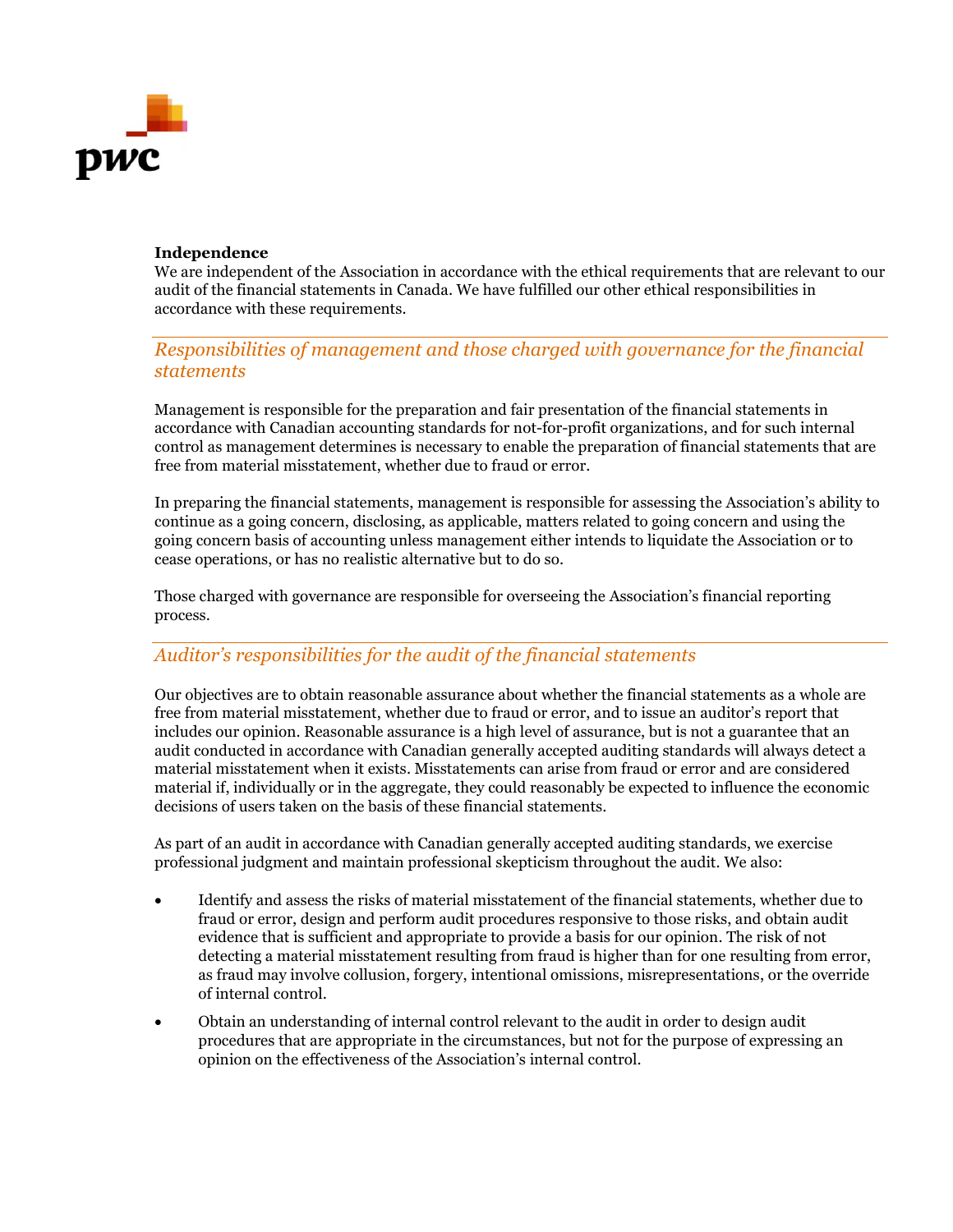

- Evaluate the appropriateness of accounting policies used and the reasonableness of accounting estimates and related disclosures made by management.
- Conclude on the appropriateness of management's use of the going concern basis of accounting and, based on the audit evidence obtained, whether a material uncertainty exists related to events or conditions that may cast significant doubt on the Association's ability to continue as a going concern. If we conclude that a material uncertainty exists, we are required to draw attention in our auditor's report to the related disclosures in the financial statements or, if such disclosures are inadequate, to modify our opinion. Our conclusions are based on the audit evidence obtained up to the date of our auditor's report. However, future events or conditions may cause the Association to cease to continue as a going concern.
- Evaluate the overall presentation, structure and content of the financial statements, including the disclosures, and whether the financial statements represent the underlying transactions and events in a manner that achieves fair presentation.

We communicate with those charged with governance regarding, among other matters, the planned scope and timing of the audit and significant audit findings, including any significant deficiencies in internal control that we identify during our audit.

Pricewaterhouse Coopers LLP

Chartered Professional Accountants, Licensed Public Accountants

Ottawa, Ontario June 19, 2019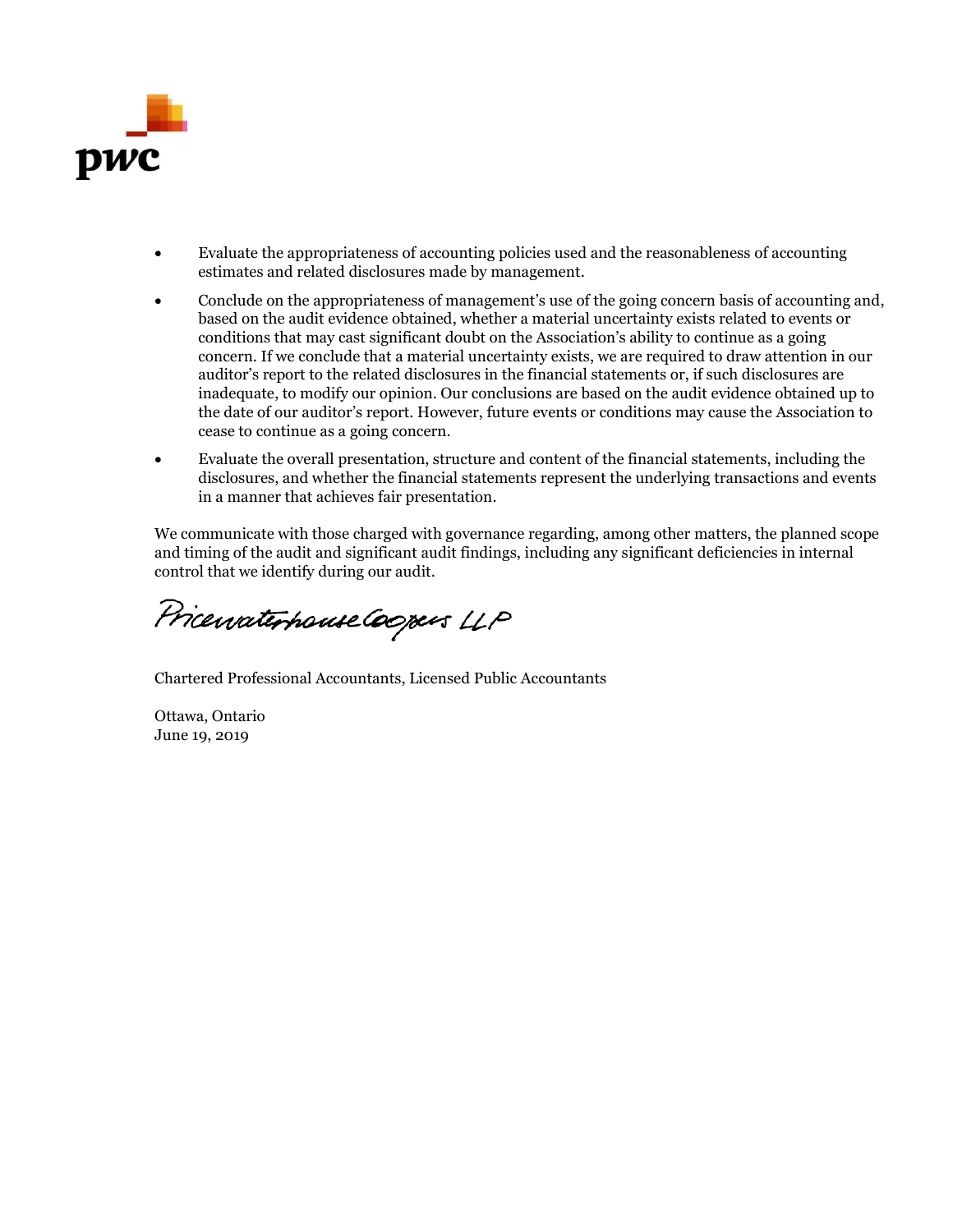Statement of Net Assets **As at December 31, 2018** 

|                                                                                                                                                    | 2018                                                      | 2017                                                      |
|----------------------------------------------------------------------------------------------------------------------------------------------------|-----------------------------------------------------------|-----------------------------------------------------------|
| <b>Assets</b>                                                                                                                                      |                                                           |                                                           |
| <b>Current assets</b><br>Cash (note 3)<br>Short-term investments (note 4)<br>Accounts receivable<br>Key Tag supplies - at cost<br>Prepaid expenses | 17,469,515<br>16,539,935<br>801,619<br>388,115<br>227,831 | 20,734,509<br>12,033,698<br>960,261<br>499,205<br>218,476 |
|                                                                                                                                                    | 35,427,015                                                | 34,446,149                                                |
| Capital assets (note 5)<br><b>Pension asset</b> (note 6)<br><b>Assets held for pension liability (note 7)</b><br><b>Other assets (note 8)</b>      | 6,666,131<br>6,346,893<br>222,552                         | 5,739,792<br>4,314,629<br>5,783,733<br>436,752            |
|                                                                                                                                                    | 48,662,591                                                | 50,721,055                                                |
| <b>Liabilities</b>                                                                                                                                 |                                                           |                                                           |
| <b>Current liabilities</b><br>Accounts payable and accrued liabilities (note 9)                                                                    | 4,273,986                                                 | 4,679,966                                                 |
| <b>Pension liability (note 6)</b>                                                                                                                  | 8,114,400                                                 | 8,914,363                                                 |
|                                                                                                                                                    | 12,388,386                                                | 13,594,329                                                |
| <b>Net Assets</b>                                                                                                                                  | 36,274,205                                                | 37,126,726                                                |
| <b>Net Assets consist of</b>                                                                                                                       |                                                           |                                                           |
| Unrestricted<br>Invested in capital assets<br>Internally restricted (note 10)<br>Externally restricted for endowment purposes (note 3)             | 1,394,664<br>6,666,131<br>28,060,000<br>153,410           | 3,158,524<br>5,739,792<br>28,080,000<br>148,410           |
|                                                                                                                                                    | 36,274,205                                                | 37,126,726                                                |
| <b>Commitments</b> (note 11)                                                                                                                       |                                                           |                                                           |

Approved by the Board of Directors Director Director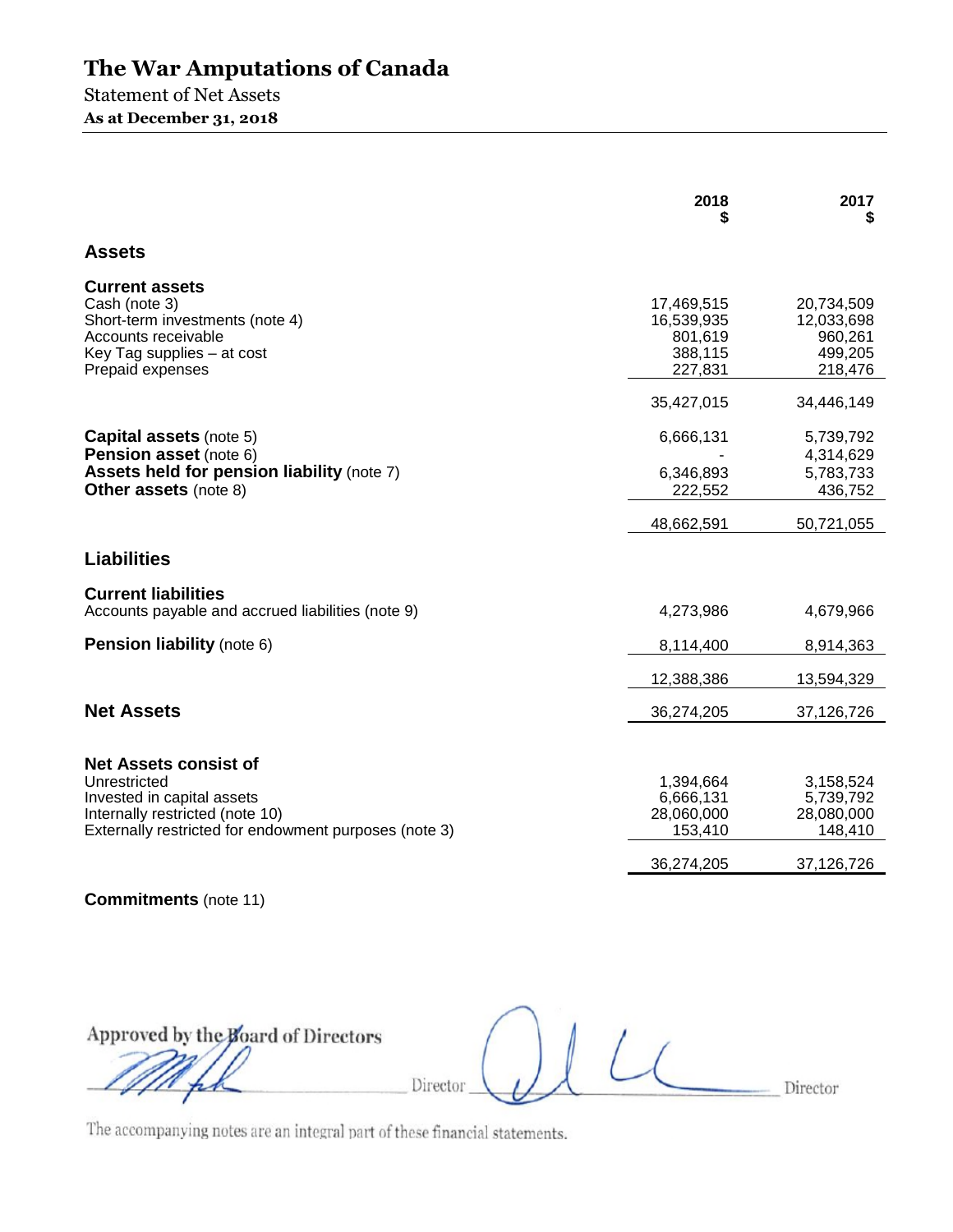Statement of Changes in Net Assets **For the year ended December 31, 2018** 

|                                                                                 | Balance -<br><b>Beginning of</b><br>year | Net revenue<br>(expense)<br>for the<br>year | <b>Remeasurements</b><br>and other items | <b>Endowment</b><br>contributions | <b>Transfers</b><br>from (to) | Balance-<br>End of year |
|---------------------------------------------------------------------------------|------------------------------------------|---------------------------------------------|------------------------------------------|-----------------------------------|-------------------------------|-------------------------|
| Unrestricted                                                                    | 3,158,524                                | 3.327.531                                   | (3,528,622)                              | ۰.                                | (1,562,769)                   | 1,394,664               |
| Invested in capital assets                                                      | 5,739,792                                | (656, 430)                                  |                                          | $\overline{\phantom{0}}$          | 1,582.769                     | 6,666,131               |
| Internally restricted (note 10)<br>Externally restricted for endowment purposes | 28.080.000                               |                                             |                                          | -                                 | (20,000)                      | 28,060,000              |
| (note 3)                                                                        | 148,410                                  |                                             |                                          | 5.000                             |                               | 153,410                 |
|                                                                                 | 37,126,726                               | 2,671,101                                   | (3.528.622)                              | 5,000                             |                               | 36,274,205              |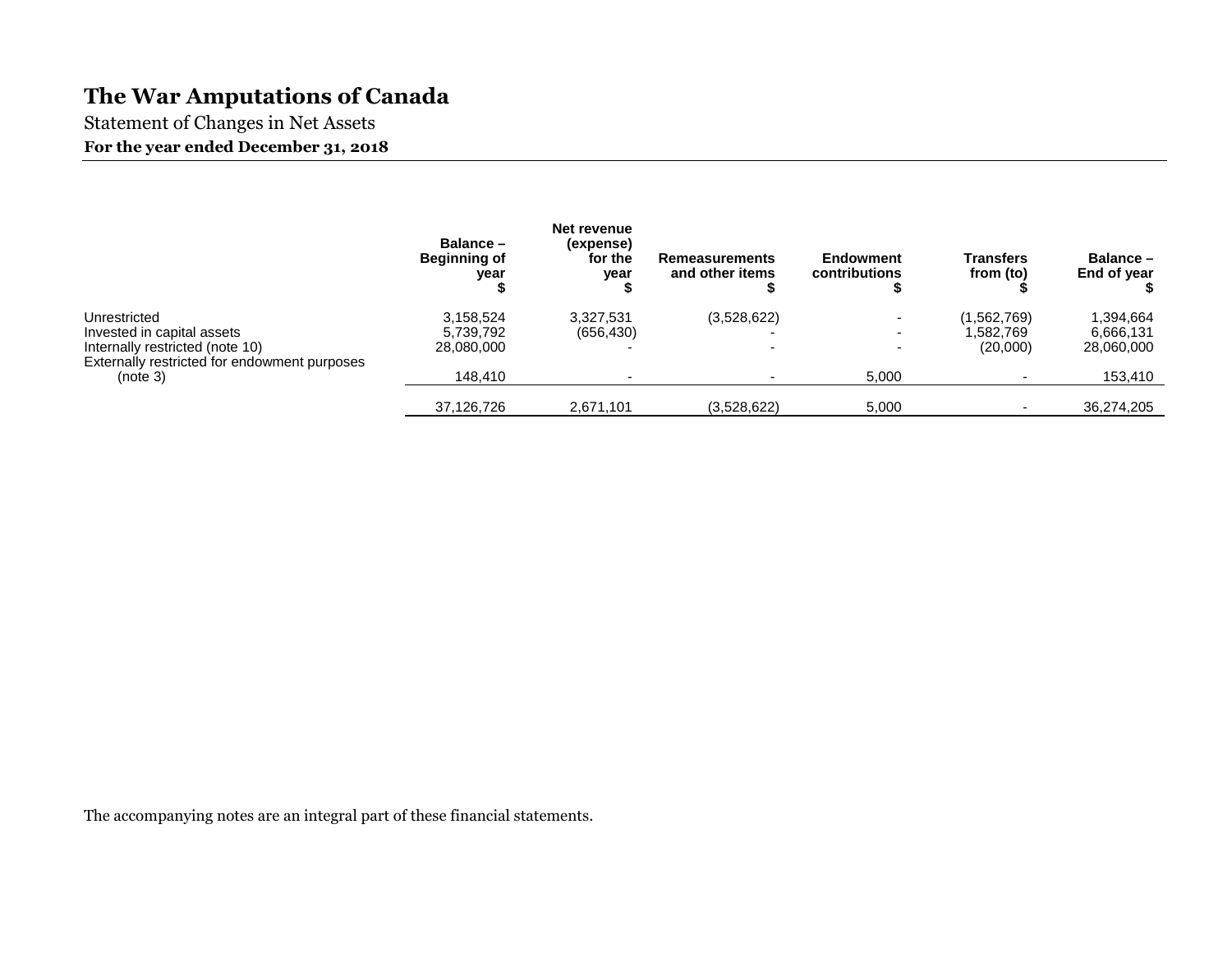## Statement of Revenue and Expense

**For the year ended December 31, 2018** 

|                                                                         | 2018<br>\$          | 2017<br>S           |
|-------------------------------------------------------------------------|---------------------|---------------------|
| <b>Revenue</b>                                                          |                     |                     |
| Key Tag Service Division – sheltered workshop for the employment of the |                     |                     |
| disabled (note 1)                                                       | 31,615,301          | 31,081,443          |
| <b>Bequests</b>                                                         | 5,298,326           | 5,269,231           |
| Investment income                                                       | 376,458             | 217,320             |
| Donations and miscellaneous                                             | 430,269             | 432,565             |
|                                                                         | 37,720,354          | 37,000,559          |
| <b>Expense</b>                                                          |                     |                     |
| Adult amputee program                                                   | 3,114,169           | 2,998,448           |
| At Your Service publication                                             | 211,211             | 198,798             |
| CHAMP program                                                           | 8,062,548           | 9,202,983           |
| Corporate donor program                                                 | 240,348             | 213,088             |
| Directors' meetings                                                     | 11,955              | 27,157              |
| DRIVESAFE program                                                       | 281                 | 186,205             |
| Key Tag Service Division – sheltered workshop for the employment of the |                     |                     |
| disabled (note 1)                                                       | 16,334,400          | 14,758,868          |
| Legal and audit                                                         | 92,766              | 128,680             |
| Miscellaneous                                                           | 11,878              | 173,126             |
| PLAYSAFE program                                                        | 2,637,557           | 2,620,557           |
| Prosthetics research and education funding                              | 473,123             | 469,535             |
| <b>Public awareness</b>                                                 | 184,980             | 88,533              |
| Service bureau and advocacy                                             | 2,597,150<br>60,681 | 2,518,678<br>25,434 |
| Special programs<br>Survivors' subsistence grants                       | 10,000              | 7,000               |
| Veterans' issues - special                                              | 426,007             | 435,323             |
| Video distribution                                                      | 16,503              | 23,166              |
| Widows' assistance program                                              | 563,696             | 612,602             |
|                                                                         | 35,049,254          | 34,688,181          |
|                                                                         |                     |                     |
| Net revenue for the year                                                | 2,671,101           | 2,312,378           |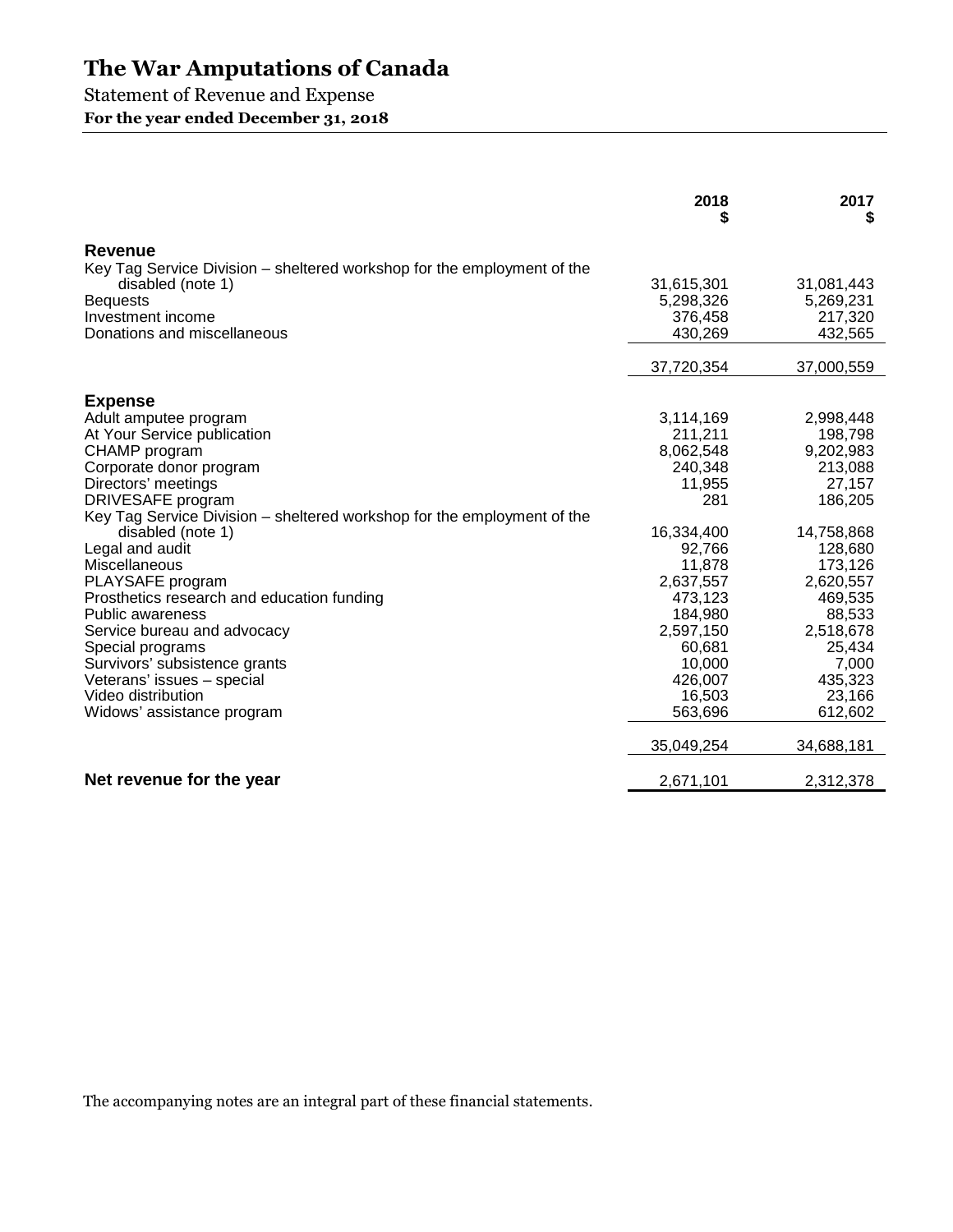Statement of Cash Flows **For the year ended December 31, 2018** 

|                                                                                                                                                                                                     | 2018<br>5                                              | 2017<br>S                                           |
|-----------------------------------------------------------------------------------------------------------------------------------------------------------------------------------------------------|--------------------------------------------------------|-----------------------------------------------------|
| Cash provided by (used in)                                                                                                                                                                          |                                                        |                                                     |
| <b>Operating activities</b><br>Net revenue for the year<br>Items not affecting cash<br>Amortization of capital assets<br>Loss on disposal of capital assets<br>Changes in fair value of investments | 2,671,101<br>600,301<br>56,129<br>(28, 226)            | 2,312,379<br>210,558<br>(168, 145)                  |
| Pension expense<br>Payments for employment benefits<br>Net change in non-cash working capital items                                                                                                 | 955,421<br>(969, 377)<br>68,597                        | 907,000<br>(1,499,332)<br>512,449                   |
|                                                                                                                                                                                                     | 3,353,946                                              | 2,274,909                                           |
| <b>Investing activities</b><br>Proceeds on sale of investments<br>Purchase of investments<br>Purchase of capital assets                                                                             | 3,159,619<br>(8,200,790)<br>(1,582,769)<br>(6,623,940) | 12,812,703<br>(8,604,888)<br>(37, 740)<br>4,170,075 |
| <b>Financing activity</b><br><b>Endowment contributions</b>                                                                                                                                         | 5,000                                                  | 5,000                                               |
| Net change in cash for the year                                                                                                                                                                     | (3,264,994)                                            | 6,449,984                                           |
| Cash – Beginning of year                                                                                                                                                                            | 20,734,509                                             | 14,284,525                                          |
| Cash – End of year                                                                                                                                                                                  | 17,469,515                                             | 20,734,509                                          |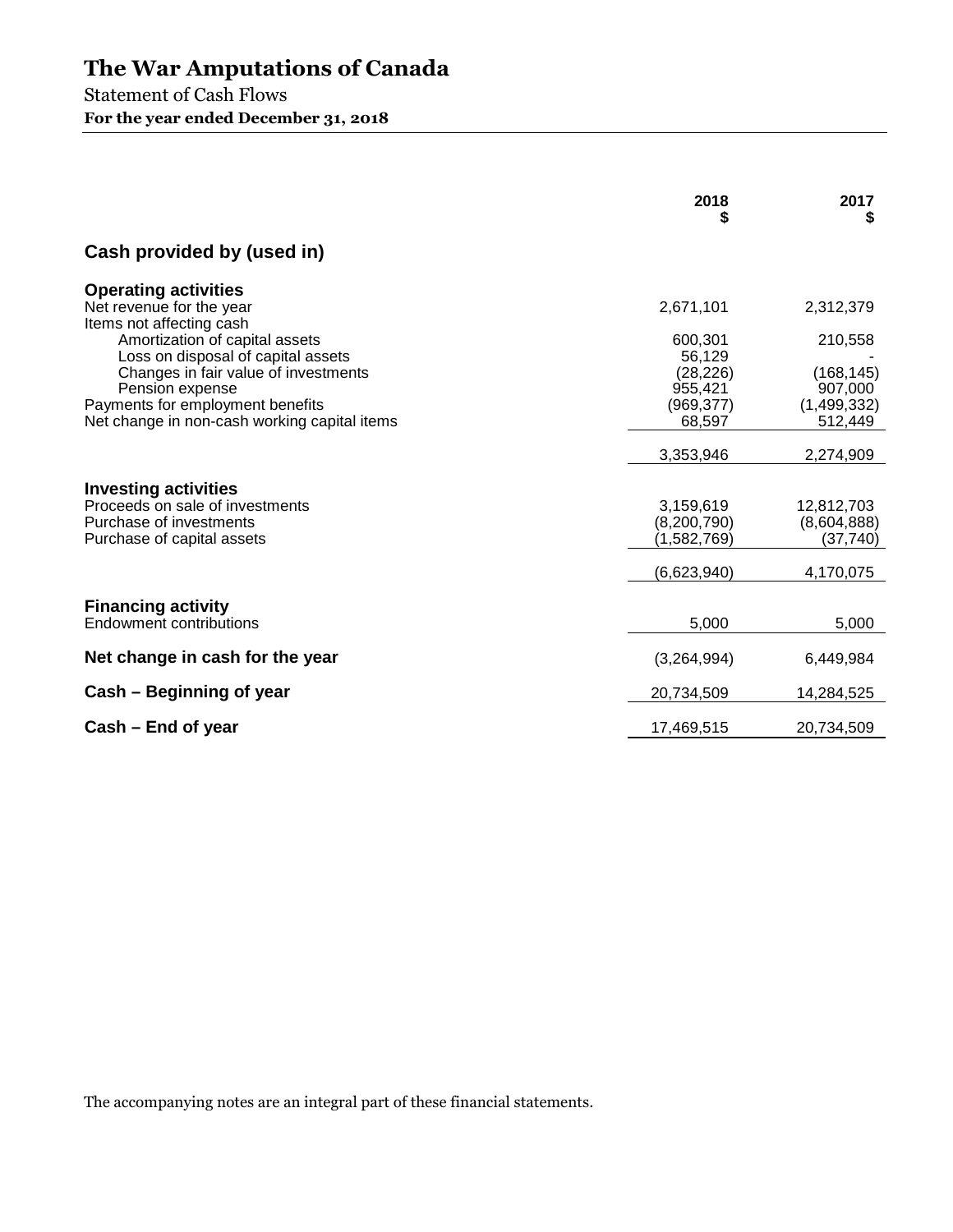#### **1 Primary purpose and basis of presentation**

The primary purpose of The War Amputations of Canada (the Association) is to provide financial and advisory services to those who have lost a limb, limbs or total eyesight in military service in the Armed Forces of Canada or her allies during time of war and to provide similar services to persons resident in Canada who have undergone amputation for causes other than war.

The Association is a registered charity, exempt from income taxes under subsection  $149(1)(f)$  of the Income Tax Act, and is incorporated under the Canada Not-for-profit Corporations Act.

The financial statements are prepared by management in accordance with Canadian accounting standards for not-for-profit organizations and include the accounts of the National Headquarters and the Key Tag Service Division.

#### **Key Tag Service Division**

In 1946, the Association created the Key Tag Service Division to provide employment for returning disabled veterans from the Second World War. This service was recognized as a sheltered workshop. During the intervening years, disabled Canadians have continued to find employment at the Key Tag Service Division. The Key Tag Service Division is dedicated to providing employment to disabled Canadians.

#### **2 Summary of significant accounting policies**

#### **Use of estimates**

The preparation of financial statements in conformity with Canadian accounting standards for not-for-profit organizations requires management to make estimates and assumptions that affect the reported amounts of assets and liabilities and the disclosure of contingent assets and liabilities at the date of the financial statements and the reported amounts of revenue and expense during the reporting periods. Actual results could differ from those estimates.

#### **Investments**

The Association's investments (notes 4 and 7) are measured at fair value using quoted market prices. Changes in fair value are included in the statement of revenue and expense.

#### **Capital assets**

Capital assets are recorded at cost and are then amortized over their estimated useful service lives, using the declining-balance method, at the following annual rates:

| <b>Buildings</b>                   | 5%  |
|------------------------------------|-----|
| Furniture, machinery and equipment | 25% |
| Vehicles                           | 25% |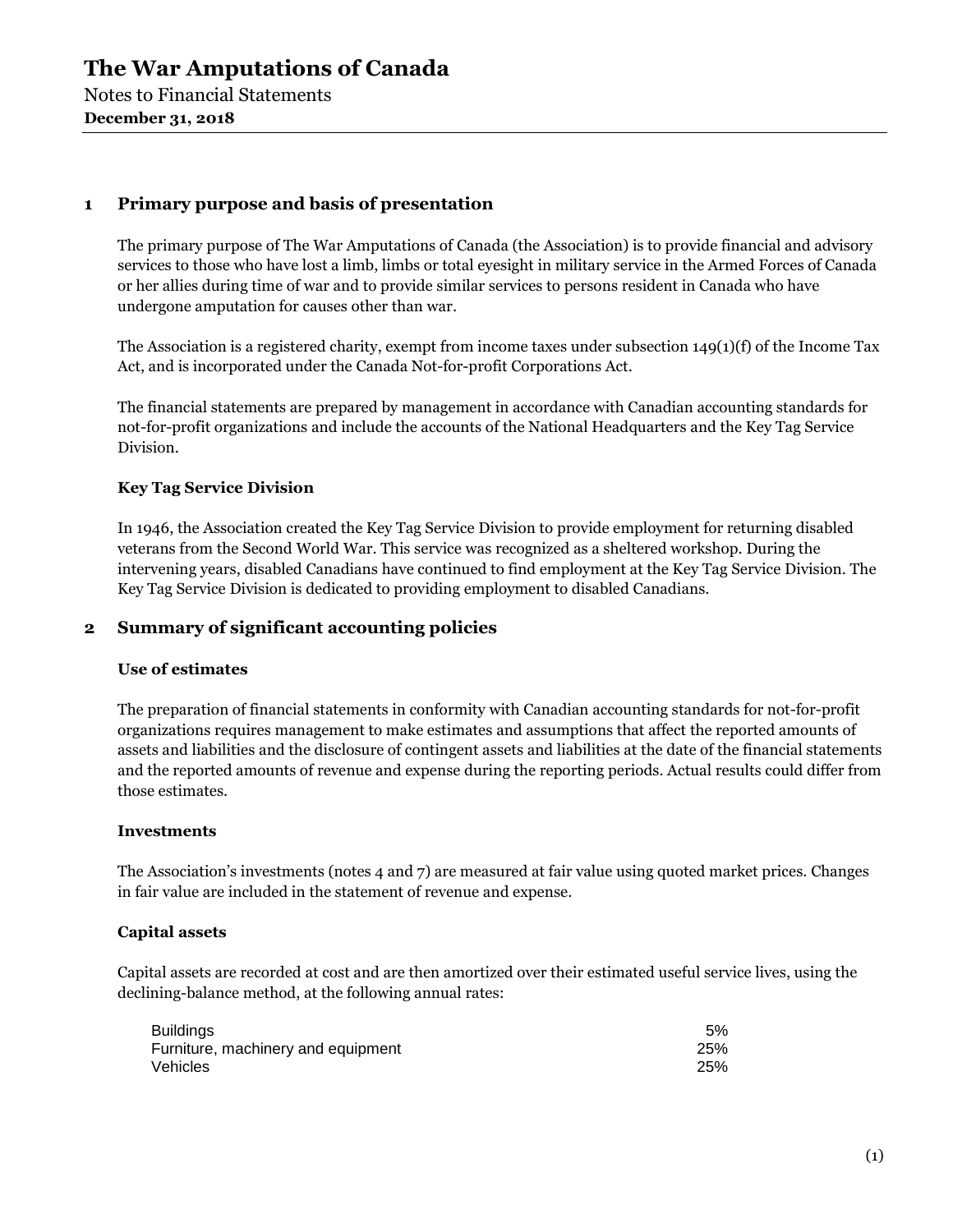Notes to Financial Statements **December 31, 2018** 

#### **Revenue recognition**

Unrestricted contributions are recognized as revenue when received or receivable if the amount to be received can be reasonably estimated and collection is reasonably assured.

Endowment contributions are recognized as direct increases in net assets.

#### **Employee future benefits**

The Association provides retirement benefits for its Key Tag Service Division employees and their survivors under a defined benefit pension plan ("the Key Tag Service Pension Plan") based on length of service and final average earnings. The Association funds its share of the Key Tag Service Pension Plan. On January 1, 2012, the Key Tag Service Pension Plan was amended so that all future benefits accruing on and after this date for new employees would be on a defined contribution basis.

Certain members of senior management are members of various unfunded defined benefit pension plans (Executive Pension Plans) with benefits paid by the Association based on a fixed percentage of final earnings offset by pensions provided by other plans of the Association.

The related accrued benefit obligations are actuarially determined based on the most recently completed actuarial valuation prepared for funding purposes of the Key Tag Service Pension Plan. Under the immediate recognition approach, the total cost, excluding remeasurements and other items, is included in net revenue for the year. Actuarial gains and losses, past service costs and other remeasurements and other items are recognized directly in net assets.

The Association also maintains a defined contribution plan for its National Headquarters employees. Contributions based on 5% of employee earnings are expensed as paid.

#### **Allocation of expenses**

Occupancy, general office and amortization expenses relating to the National Headquarters are allocated to certain programs in order to reflect support provided to these areas. These expenses are allocated based on estimates of usage.

A portion of other salaries and benefits expenses are allocated to certain programs in order to reflect support provided to these areas. These expenses are allocated based on estimates of time spent by the relevant personnel on these programs.

#### **3 Cash**

The Association receives a significant portion of its funding immediately prior to the year-end. These funds are used to finance the operations of its charitable activities in the ensuing year.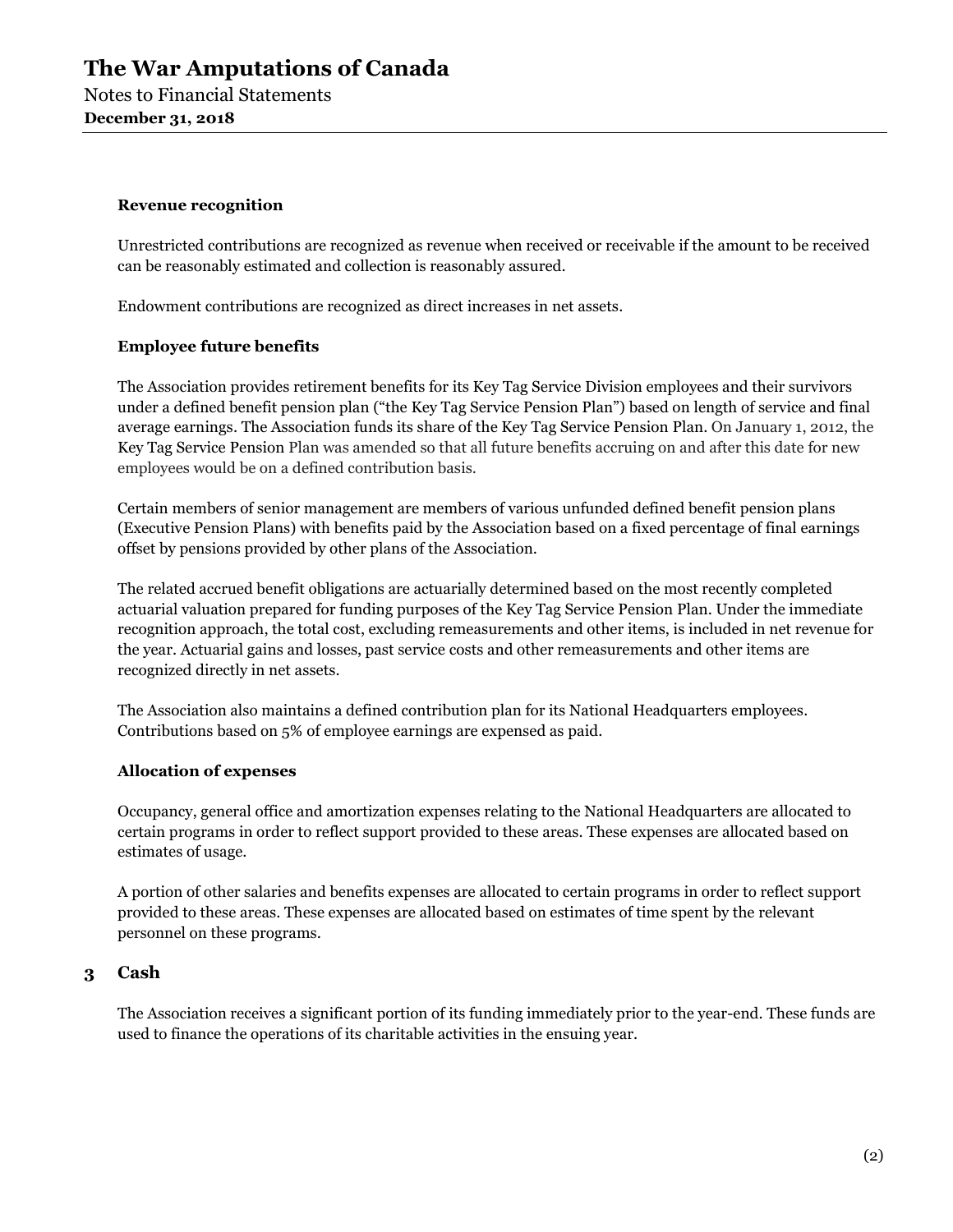Notes to Financial Statements

### **December 31, 2018**

Net assets restricted for endowment purposes include gifts to the Association stipulating the resources be maintained permanently and that only interest earned may be used in designated programs. Endowments are invested in cash. Principal amounts received to date are as follows.

|                                                                                                                              | 2018<br>₽                                             | 2017                                                  |
|------------------------------------------------------------------------------------------------------------------------------|-------------------------------------------------------|-------------------------------------------------------|
| Ed McAndrew<br>Griffith and Christina Lloyd<br><b>Kerr Estate</b><br>Lewis Manne<br>Michael Lifshitz<br><b>Robert Elliot</b> | 25,000<br>45,000<br>53,000<br>20,000<br>410<br>10,000 | 25,000<br>40,000<br>53,000<br>20,000<br>410<br>10,000 |
|                                                                                                                              | 153,410                                               | 148,410                                               |

### **4 Short-term investments**

|                                                                                                                           | 2018                                                     | 2017                                                   |
|---------------------------------------------------------------------------------------------------------------------------|----------------------------------------------------------|--------------------------------------------------------|
| Cash<br>Guaranteed investment certificates<br>Government of Canada treasury bills<br>Government bonds<br>Accrued interest | 1,193,622<br>5,000,000<br>249.659<br>9,701,540<br>35.001 | 462,344<br>1,500,000<br>359,881<br>9,677,468<br>34,005 |
| Bankers acceptances                                                                                                       | 360,113<br>16,539,935                                    | 12,033,698                                             |

Guaranteed investment certificates bear interest at fixed rates ranging from 1.55% to 1.75% and mature between 2020 and 2021 (2017 – bear interest at rates ranging from 1.40% to 2.20% and mature between 2017 and 2018).

Government bonds bear interest at fixed rates ranging from 1.35% to 1.90% and mature between 2022 and 2026 (2017 – bear interest at rates ranging from 1.35% to 2.40% and mature between 2022 and 2026).

### **5 Capital assets**

|                                                                            |                                               |                                    | 2018                                          |
|----------------------------------------------------------------------------|-----------------------------------------------|------------------------------------|-----------------------------------------------|
|                                                                            | Cost                                          | <b>Accumulated</b><br>amortization | <b>Net</b>                                    |
| Land<br><b>Buildings</b><br>Furniture, machinery and equipment<br>Vehicles | 1,725,546<br>9,522,530<br>3,853,937<br>39,183 | 5,828,805<br>2,623,607<br>22,653   | 1,725,546<br>3,693,725<br>1,230,330<br>16,530 |
|                                                                            | 15,141,196                                    | 8,475,065                          | 6,666,131                                     |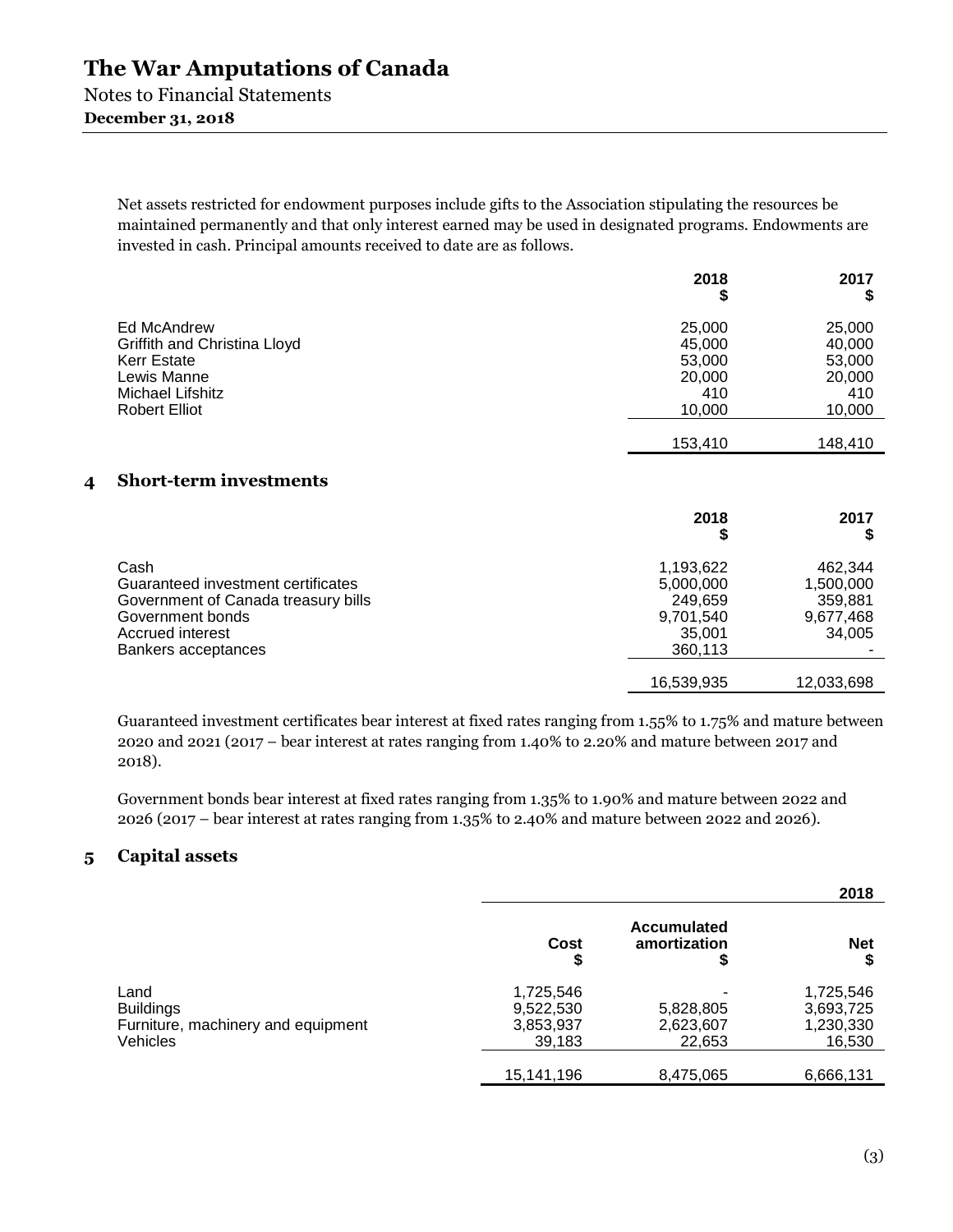Notes to Financial Statements **December 31, 2018** 

|                                                                            |                                               |                                    | 2017                                        |
|----------------------------------------------------------------------------|-----------------------------------------------|------------------------------------|---------------------------------------------|
|                                                                            | Cost<br>\$                                    | <b>Accumulated</b><br>amortization | <b>Net</b><br>S                             |
| Land<br><b>Buildings</b><br>Furniture, machinery and equipment<br>Vehicles | 1,725,546<br>9,166,614<br>4,222,623<br>39,183 | 5,647,042<br>3,749,989<br>17,143   | 1,725,546<br>3,519,572<br>472,634<br>22,040 |
|                                                                            | 15,153,966                                    | 9,414,174                          | 5,739,792                                   |

## **6 Employee future benefits**

Extrapolations of actuarial valuations prepared as at January 1, 2017 indicated the following information as at the measurement dates of December 31 each year.

|                                                      |                                                               | 2018              |                                                      |                                                        | 2017         |
|------------------------------------------------------|---------------------------------------------------------------|-------------------|------------------------------------------------------|--------------------------------------------------------|--------------|
| <b>Executive</b><br><b>Pension Plans</b><br>(note 7) | <b>Key Tag</b><br><b>Service</b><br><b>Pension Plan</b><br>\$ | <b>Total</b><br>ъ | <b>Executive</b><br><b>Pension Plans</b><br>(note 7) | Key Tag<br><b>Service</b><br><b>Pension Plan</b><br>\$ | Total        |
|                                                      |                                                               |                   |                                                      |                                                        |              |
|                                                      | 29,245,256                                                    | 29.245.256        | ۰                                                    | 30,397,518                                             | 30.397.518   |
| (7,997,807)                                          | (29,361,849)                                                  | (37, 359, 656)    | (8,914,363)                                          | (26,082,889)                                           | (34,997,252) |
|                                                      |                                                               |                   |                                                      |                                                        | 4,599,734    |
|                                                      | (7,997,807)                                                   | (116, 593)        | (8, 114, 400)                                        | (8,914,363)                                            | 4,314,629    |

## **7 Assets held for pension liability**

The following assets are held with the intention to pay pension benefits under the Executive Pension Plans (note 6).

|                                                                                           | 2018      | 2017      |
|-------------------------------------------------------------------------------------------|-----------|-----------|
| Manulife Balanced Fund<br>Guaranteed investment accounts bearing interest at fixed rates, | 3,846,609 | 3,194,169 |
| maturing within five years                                                                | 2,500,284 | 2,589,564 |
|                                                                                           | 6,346,893 | 5,783,733 |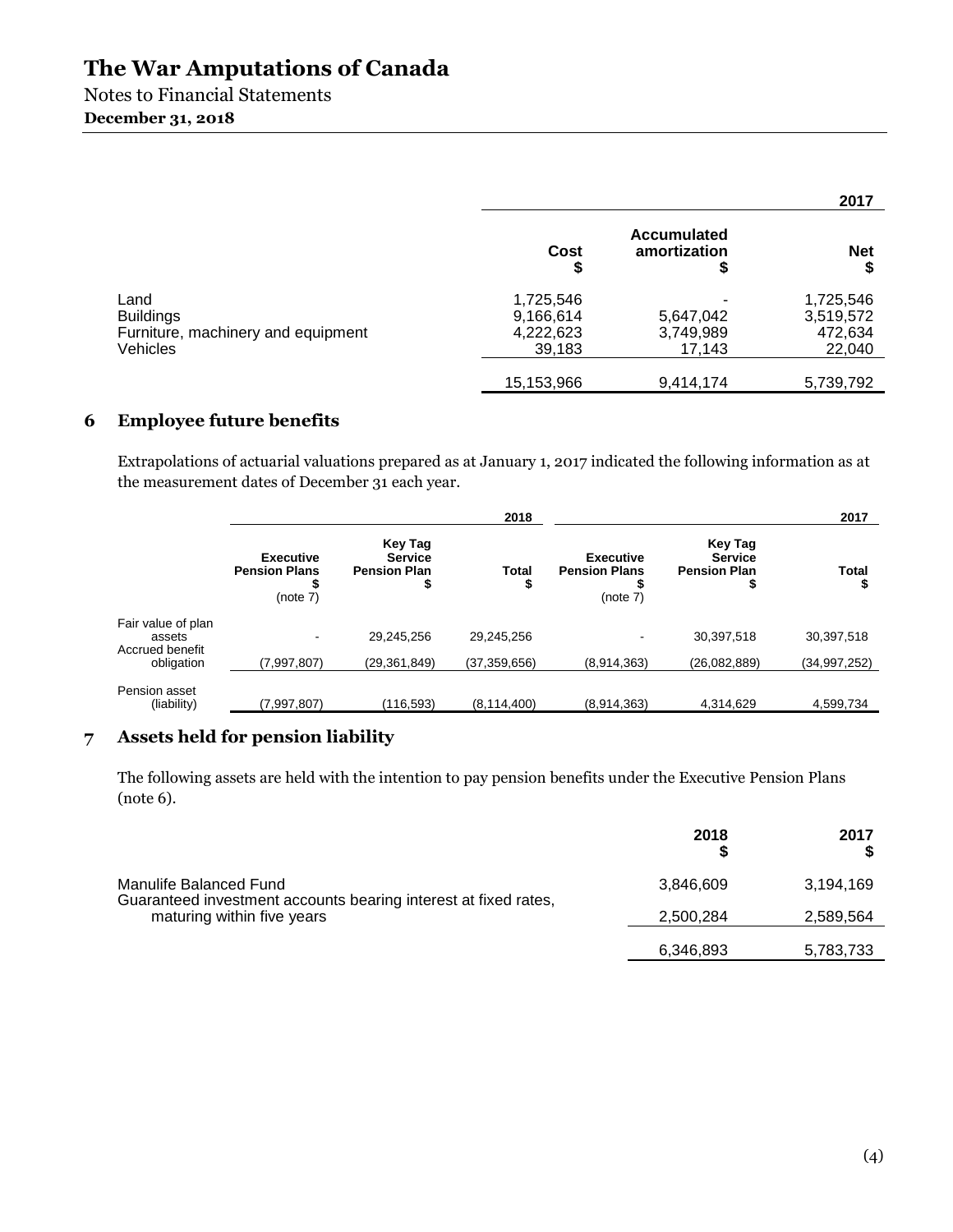Notes to Financial Statements **December 31, 2018** 

#### **8 Other assets**

Other assets represent the present value of donations receivable by the Association as beneficiary of irrevocable gifted charitable remainder life insurance and trust policies.

#### **9 Government remittances**

Government remittances of  $\sin(2017 - \sin1)$  are included in accounts payable and accrued liabilities.

#### **10 Internally restricted net assets**

The National Board of Directors has approved internally restricted net assets for:

- a) long-term commitments made with respect to children enrolled in the Child Amputee (CHAMP) program;
- b) survivors' subsistence grants of \$2,000 per member on the death of an active member and \$1,000 on the death of the spouse. Payment of these grants is at the discretion of the respective branch executives on the basis of need.

| 2018                 | 2017                 |
|----------------------|----------------------|
| 28,000,000<br>60,000 | 28,000,000<br>80,000 |
| 28,060,000           | 28,080,000           |
|                      |                      |

#### **11 Commitments**

Minimum annual lease payments relate to office space and equipment leases as follows:

|                               | \$      |
|-------------------------------|---------|
| Year ending December 31, 2019 | 221,490 |
| 2020                          | 223,923 |
| 2021                          | 208,713 |
| 2022                          | 187,123 |
| 2023                          | 187,123 |
| Thereafter                    | 360,157 |

### **12 Additional information to comply with the disclosure requirements of the Charitable Fundraising Act (Alberta)**

Key Tag Service Division expenses include \$107,166 (2017 – \$106,781) for employees whose principal duties involve fundraising.